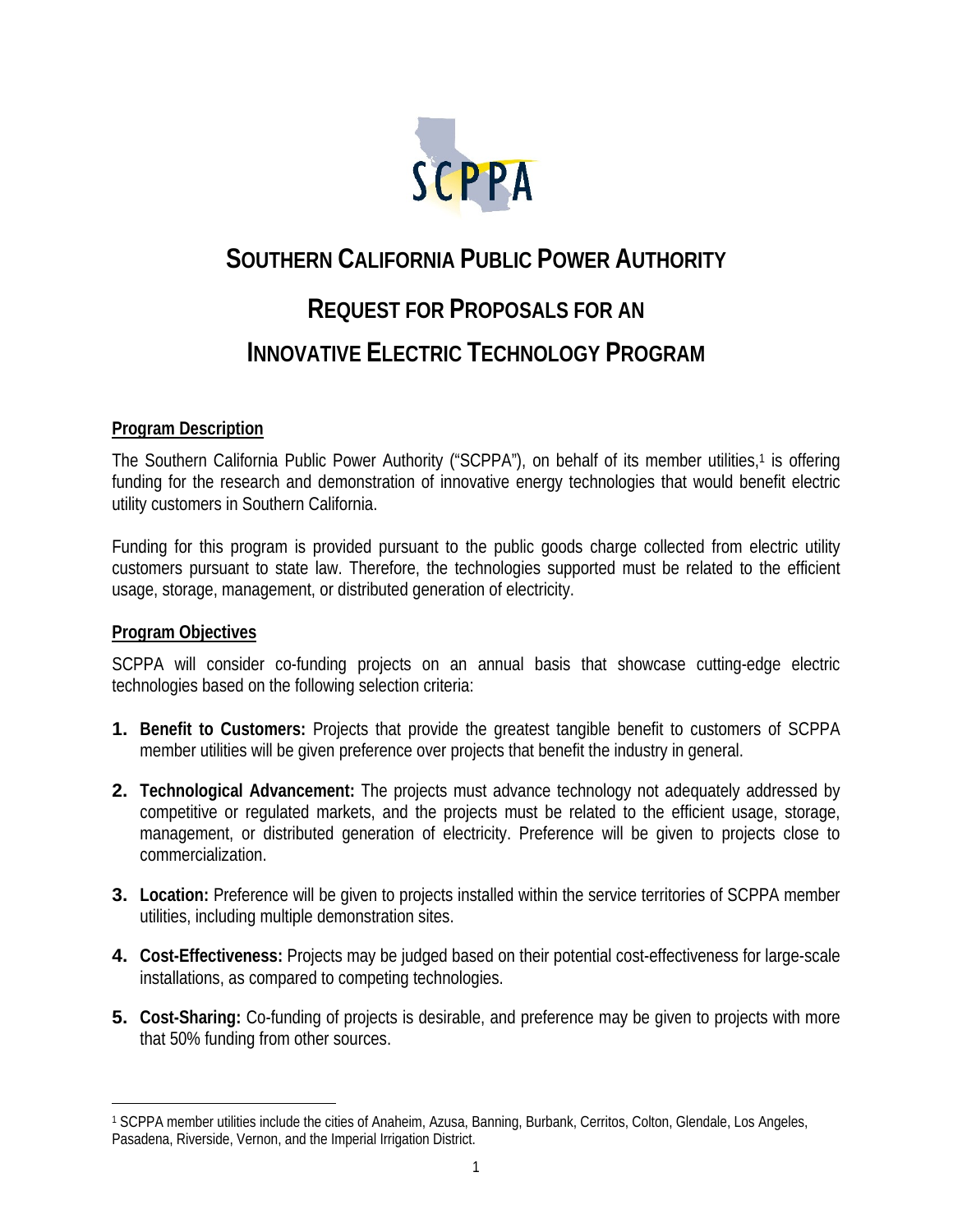### **Proposal Guidelines**

Proposals shall include the following:

- **1. Cover Page:** A cover page including the applicant's company name, contact, address, telephone, email address, and a short description of the technology application, and the proposed co-funding request.
- **2. Executive Summary:** An executive summary addressing how the proposal satisfies each of the above Program Objectives.
- **3. Technology Description:** A description of the technology, potential applications, and benefits to customers, including previous successes.
- **4. Potential Demonstration Site Locations:** Proposed locations for technology demonstrations.
- **5. Economic Analysis:** A pro-forma or other economic model showing a net benefit to the utility and/or customer.
- **6. Financing Plan:** A financing plan for the project including other funding sources.
- **7. Project Schedule:** A schedule showing the major milestones of the project.
- **8. Metering and Verification Plan:** A plan for verifying the anticipated benefits.
- **9. Qualifications and Experience:** A description of the company's qualifications and experience with the proposed technology.

## **Time Schedule and Budget**

Proposals will be considered for co-funding projects during the 2006-2007 fiscal year (July 1, 2006, to June 30, 2007). Proposals will be accepted through September 30, 2006. However, proposals will be considered as they are submitted, and commitments encumbering the entire budget may occur prior to September 30, 2006. SCPPA members have budgeted \$100,000 in aggregate for all projects hereunder. Projects requiring funds in excess of the current budget would require additional approvals.

## **Instructions to Respondents**

- Any work performed by a Proposer in connection with responding to this Request for Proposal (RFP) and, if selected, negotiating a definitive agreement, will be at the Proposer's own discretion and expense.
- Submission of a Proposal constitutes acknowledgement that the Proposer has read and agrees to be bound by the terms and specifications of this RFP and any addenda subsequently issued prior to the due date for a Proposal.
- Information in this RFP is accurate to the best of SCPPA's knowledge but is not guaranteed to be correct. Proposers are expected to complete all of their due diligence activities prior to entering into any final contract negotiations with SCPPA.
- SCPPA reserves the right to reject any Proposal for any reason without cause. SCPPA reserves the right to enter into relationships with more than one vendor, can choose not to proceed with any Proposer with respect to one or more categories of services, and can choose to suspend this RFP or to issue a new RFP that would supersede and replace this one.